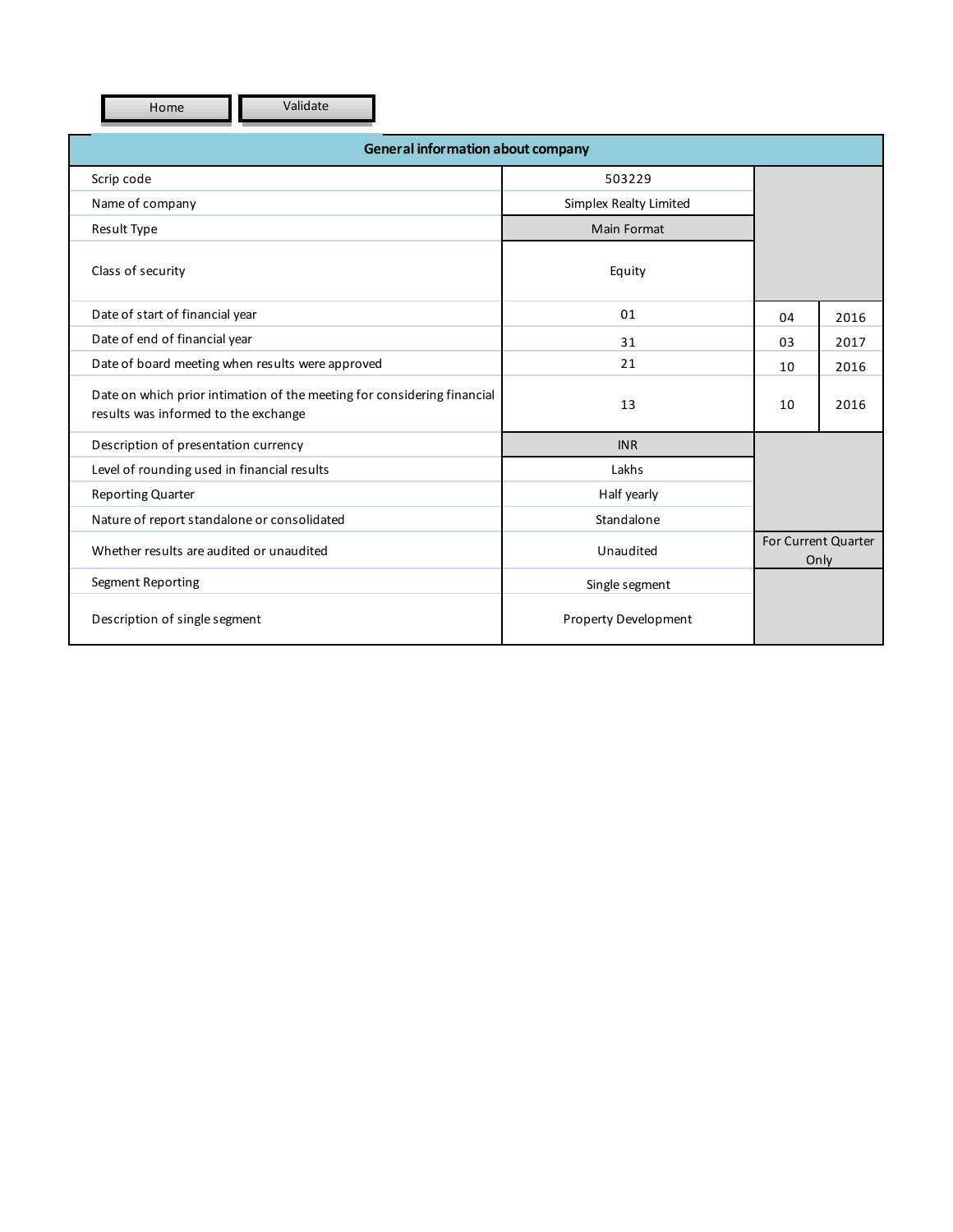Home Validate

|                           | <b>Quarterly &amp; Half Yearly Financial Result by Companies Other than Banks</b>          |                                            |                                            |                                                                             |                                                                  |                                                                   |                                                   |
|---------------------------|--------------------------------------------------------------------------------------------|--------------------------------------------|--------------------------------------------|-----------------------------------------------------------------------------|------------------------------------------------------------------|-------------------------------------------------------------------|---------------------------------------------------|
|                           | <b>Particulars</b>                                                                         | 3 months ended<br>(dd-mm-yyyy)             | Previous 3 months<br>ended<br>(dd-mm-yyyy) | Corresponding 3<br>months ended in the<br>previous year<br>(dd-<br>mm-yyyy) | Year to date figures for<br>current period ended<br>(dd-mm-yyyy) | Year to date figures for<br>previous period ended<br>(dd-mm-yyyy) | Previous accounting<br>year ended<br>(dd-mm-yyyy) |
| Α                         | Date of start of reporting period                                                          | 01-07-2016                                 | 01-04-2016                                 | 01-07-2015                                                                  | 01-04-2016                                                       | 01-04-2015                                                        | 01-04-2015                                        |
| B                         | Date of end of reporting period                                                            | 30-09-2016                                 | 30-06-2016                                 | 30-09-2015                                                                  | 30-09-2016                                                       | 30-09-2015                                                        | 31-03-2016                                        |
| $\mathsf{c}$              | Whether results are audited or unaudited                                                   | Unaudited                                  | Unaudited                                  | Unaudited                                                                   | Unaudited                                                        | Unaudited                                                         | Audited                                           |
| D                         | Nature of report standalone or consolidated                                                | Standalone                                 | Standalone                                 | Standalone                                                                  | Standalone                                                       | Standalone                                                        | Standalone                                        |
|                           | Part I                                                                                     |                                            |                                            |                                                                             |                                                                  |                                                                   |                                                   |
| $\mathbf 1$               | <b>Revenue From Operations</b>                                                             | All the fileds are mandatory in this sheet |                                            |                                                                             |                                                                  |                                                                   |                                                   |
|                           | Net sales or Revenue from Operations                                                       | 266.180                                    | 199.290                                    | 235.590                                                                     | 465.470                                                          | 2398.200                                                          | 2851.510                                          |
|                           | Other operating revenues                                                                   | 0.000                                      | 0.000                                      | 0.000                                                                       | 0.000                                                            | 0.000                                                             | 0.000                                             |
|                           | <b>Total Revenue from operations (net)</b>                                                 | 266.180                                    | 199.290                                    | 235.590                                                                     | 465.470                                                          | 2398.200                                                          | 2851.510                                          |
| $\mathbf 2$               | Expenses                                                                                   |                                            |                                            |                                                                             |                                                                  |                                                                   |                                                   |
| (a)                       | Cost of materials consumed                                                                 | 0.000                                      | 0.000                                      | 0.000                                                                       | 0.000                                                            | 0.000                                                             | 0.000                                             |
| (b)                       | Purchases of stock-in-trade                                                                | 0.000                                      | 0.000                                      | 0.000                                                                       | 0.000                                                            | 0.000                                                             | 0.000                                             |
| (c)                       | Changes in inventories of finished goods, work-in-progress and stock-in-trade              | 0.000                                      | 0.000                                      | 0.000                                                                       | 0.000                                                            | 0.000                                                             | 0.000                                             |
| (d)                       | <b>Employee benefit expense</b>                                                            | 52.760                                     | 50.770                                     | 45.170                                                                      | 103.530                                                          | 90.970                                                            | 207.280                                           |
| (e)                       | Depreciation and amortisation expense                                                      | 3.080                                      | 3.010                                      | 6.010                                                                       | 6.090                                                            | 11.930                                                            | 23.980                                            |
| (f)                       | <b>Other Expenses</b>                                                                      |                                            |                                            |                                                                             |                                                                  |                                                                   |                                                   |
| $\mathbf 1$               | Cost of development/ sales                                                                 | 343.170                                    | 293.240                                    | 302.830                                                                     | 636.410                                                          | 1104.580                                                          | 1963.280                                          |
| $\overline{\mathbf{2}}$   | Other Expenses                                                                             | 62.070                                     | 149.170                                    | 71.600                                                                      | 211.240                                                          | 132.630                                                           | 305.340                                           |
| $\ensuremath{\mathsf{3}}$ |                                                                                            |                                            |                                            |                                                                             |                                                                  |                                                                   |                                                   |
| $\sqrt{4}$                |                                                                                            |                                            |                                            |                                                                             |                                                                  |                                                                   |                                                   |
| 5                         |                                                                                            |                                            |                                            |                                                                             |                                                                  |                                                                   |                                                   |
| 6                         |                                                                                            |                                            |                                            |                                                                             |                                                                  |                                                                   |                                                   |
| $\overline{7}$            |                                                                                            |                                            |                                            |                                                                             |                                                                  |                                                                   |                                                   |
| 8                         |                                                                                            |                                            |                                            |                                                                             |                                                                  |                                                                   |                                                   |
| 9                         |                                                                                            |                                            |                                            |                                                                             |                                                                  |                                                                   |                                                   |
| 10                        |                                                                                            |                                            |                                            |                                                                             |                                                                  |                                                                   |                                                   |
|                           | <b>Total other expenses</b>                                                                | 405.240                                    | 442.410                                    | 374.430                                                                     | 847.650                                                          | 1237.210                                                          | 2268.620                                          |
|                           | <b>Total expenses</b>                                                                      | 461.080                                    | 496.190                                    | 425.610                                                                     | 957.270                                                          | 1340.110                                                          | 2499.880                                          |
| $\overline{\mathbf{3}}$   | Profit (loss) from operations before other income, finance costs and exceptional<br>items  | $-194.900$                                 | $-296.900$                                 | $-190.020$                                                                  | $-491.800$                                                       | 1058.090                                                          | 351.630                                           |
| 4                         | Other income                                                                               | 140.680                                    | 165.110                                    | 179.770                                                                     | 305.790                                                          | 339.270                                                           | 691.730                                           |
|                           |                                                                                            |                                            |                                            |                                                                             |                                                                  |                                                                   |                                                   |
| $\sf 5$                   | Profit (loss) from ordinary activates before finance costs and exceptional items           | $-54.220$                                  | $-131.790$                                 | $-10.250$                                                                   | $-186.010$                                                       | 1397.360                                                          | 1043.360                                          |
| $\sf 6$                   | <b>Finance costs</b>                                                                       | 30.110                                     | 0.000                                      | 0.190                                                                       | 30.110                                                           | 0.190                                                             | 0.200                                             |
| $\overline{7}$            | Profit (loss) from ordinary activities after finance costs but before exceptional<br>items | $-84.330$                                  | $-131.790$                                 | $-10.440$                                                                   | $-216.120$                                                       | 1397.170                                                          | 1043.160                                          |
| 8                         | Prior period items before tax                                                              | 0.000                                      | 0.000                                      | 0.000                                                                       | 0.000                                                            | 0.000                                                             | 0.000                                             |
| 9                         | <b>Exceptional items</b>                                                                   | 0.000                                      | 0.000                                      | 0.000                                                                       | 0.000                                                            | 0.000                                                             | 0.000                                             |
| 10                        | Profit (loss) from ordinary activities before tax                                          | $-84.330$                                  | $-131.790$                                 | $-10.440$                                                                   | $-216.120$                                                       | 1397.170                                                          | 1043.160                                          |
| 11                        | <b>Tax Expense</b>                                                                         | $-11.320$                                  | $-45.770$                                  | $-5.020$                                                                    | $-57.090$                                                        | 484.110                                                           | 365.490                                           |
| $12\,$                    | Net profit (loss) from ordinary activities after tax                                       | $-73.010$                                  | $-86.020$                                  | $-5.420$                                                                    | $-159.030$                                                       | 913.060                                                           | 677.670                                           |
| 13                        | <b>Extraordinary items</b>                                                                 | 0.000                                      | 0.000                                      | 0.000                                                                       | 0.000                                                            | $-838.520$                                                        | $-838.520$                                        |
| 14                        | Net Profit Loss for the period from continuing operations                                  | $-73.010$                                  | $-86.020$                                  | $-5.420$                                                                    | $-159.030$                                                       | 74.540                                                            | $-160.850$                                        |
| 15                        | Profit (loss) from discontinuing operations before tax                                     | 0.000                                      | 0.000                                      | 0.000                                                                       | 0.000                                                            | 0.000                                                             | 0.000                                             |
| 16                        | Tax expense of discontinuing operations                                                    | 0.000                                      | 0.000                                      | 0.000                                                                       | 0.000                                                            | 0.000                                                             | 0.000                                             |
| 17                        | Net profit (loss) from discontinuing operation after tax                                   | 0.000                                      | 0.000                                      | 0.000                                                                       | 0.000                                                            | 0.000                                                             | 0.000                                             |
| 18                        | Profit (loss) for period before minority interest                                          | $-73.010$                                  | $-86.020$                                  | $-5.420$                                                                    | $-159.030$                                                       | 74.540                                                            | $-160.850$                                        |
| 19                        | Share of profit (loss) of associates                                                       |                                            |                                            |                                                                             |                                                                  |                                                                   |                                                   |
| 20                        | Profit (loss) of minority interest                                                         |                                            |                                            |                                                                             |                                                                  |                                                                   |                                                   |
| 21                        | Net Profit (loss) after taxes minority interest and share of profit (loss) of              |                                            |                                            |                                                                             |                                                                  |                                                                   |                                                   |
| 22                        | associates                                                                                 | $-73.010$                                  | $-86.020$                                  | $-5.420$                                                                    | $-159.030$                                                       | 74.540                                                            | $-160.850$                                        |
|                           | Details of equity share capital                                                            |                                            |                                            |                                                                             |                                                                  |                                                                   |                                                   |
|                           | Paid-up equity share capital<br>Face value of equity share capital                         | 299.140<br>10.000                          | 299.140<br>10.000                          | 299.140<br>10.000                                                           | 299.140<br>10.000                                                | 299.140<br>10.000                                                 | 299.140<br>10.000                                 |
| 23                        | <b>Details of debt securities</b>                                                          |                                            |                                            |                                                                             |                                                                  |                                                                   |                                                   |
|                           | Paid-up debt capital                                                                       |                                            |                                            |                                                                             |                                                                  |                                                                   |                                                   |
|                           | Face value of debt securities                                                              |                                            |                                            |                                                                             |                                                                  |                                                                   |                                                   |
| 24                        | Reserves excluding revaluation reserve                                                     | 0.000                                      | 0.000                                      | 0.000                                                                       | 0.000                                                            | 0.000                                                             | 11705.580                                         |
| 25                        | Debenture redemption reserve                                                               |                                            |                                            |                                                                             |                                                                  |                                                                   |                                                   |
| 26                        | Earnings per share                                                                         |                                            |                                            |                                                                             |                                                                  |                                                                   |                                                   |
| j                         | Earnings per share before extraordinary items                                              |                                            |                                            |                                                                             |                                                                  |                                                                   |                                                   |
|                           | Basic earnings per share before extraordinary items                                        | $-2.440$                                   | $-2.880$                                   | $-0.180$                                                                    | $-5.320$                                                         | 30.520                                                            | 22.650                                            |
|                           | Diluted earnings per share before extraordinary items                                      | $-2.440$                                   | $-2.880$                                   | $-0.180$                                                                    | $-5.320$                                                         | 30.520                                                            | 22.650                                            |
| $\mathbf{0}$              | Earnings per share after extraordinary items                                               |                                            |                                            |                                                                             |                                                                  |                                                                   |                                                   |
|                           | Basic earnings per share after extraordinary items                                         | $-2.440$                                   | $-2.880$                                   | $-0.180$                                                                    | $-5.320$                                                         | 2.490                                                             | $-5.380$                                          |
|                           | Diluted earnings per share after extraordinary items                                       | $-2.440$                                   | $-2.880$                                   | $-0.180$                                                                    | $-5.320$                                                         | 2.490                                                             | $-5.380$                                          |
| 27                        | Debt equity ratio                                                                          |                                            |                                            |                                                                             |                                                                  |                                                                   |                                                   |
| 28                        | Debt service coverage ratio                                                                |                                            |                                            |                                                                             |                                                                  |                                                                   |                                                   |
| 29                        | Interest service coverage ratio                                                            |                                            |                                            |                                                                             |                                                                  |                                                                   |                                                   |

**30 Disclosure of notes on financial results** 2 Add Notes